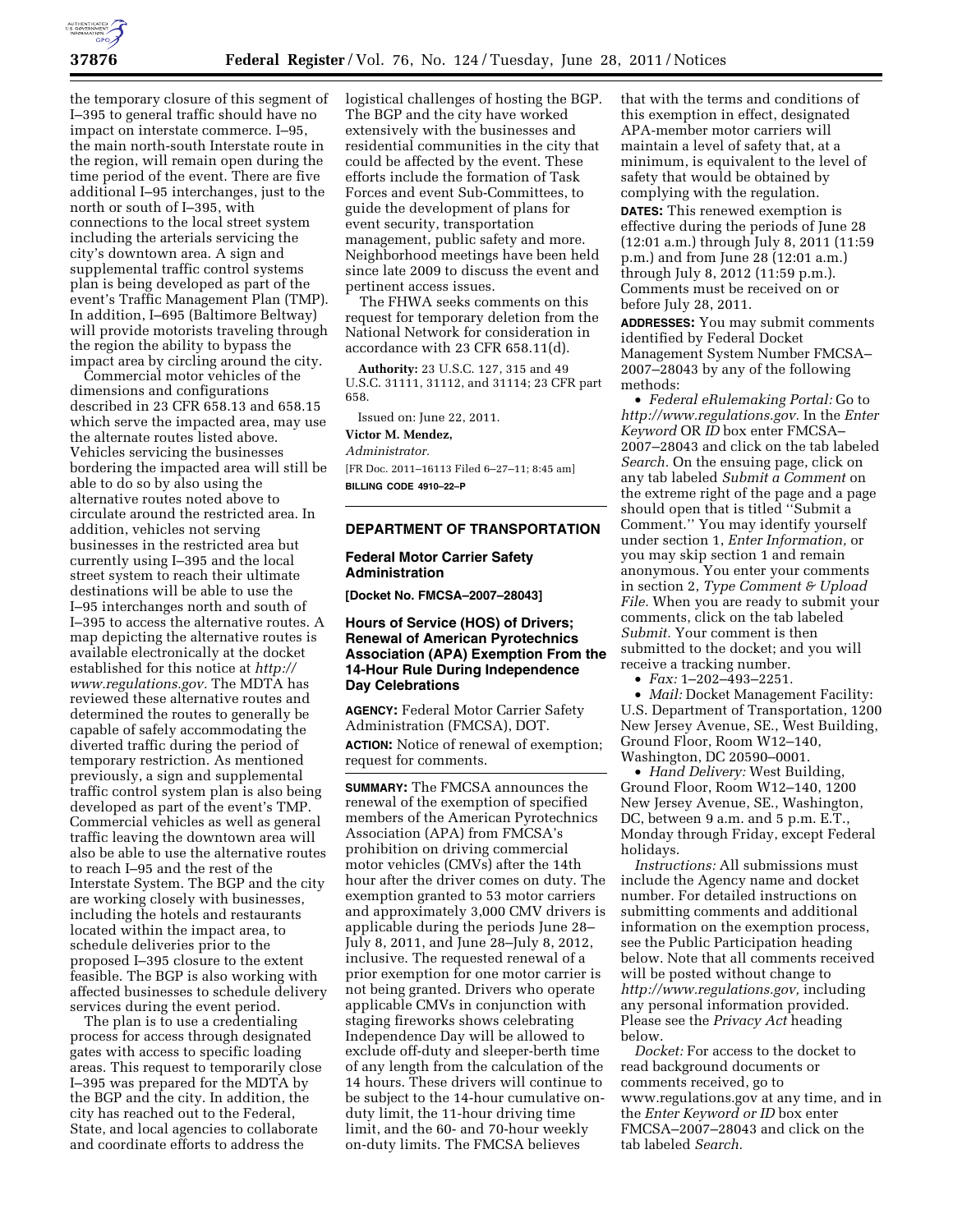*Privacy Act:* Anyone is able to search the electronic form of all comments received into any of our dockets by the name of the individual submitting the comment (or signing the comment, if submitted on behalf of an association, business, labor union, *etc.*). You may review DOT's complete Privacy Act Statement published in the **Federal Register** on January 17, 2008 (73 FR 3316) or you may visit *[http://](http://edocket.access.gpo.gov/2008/pdf/E8-785.pdf) [edocket.access.gpo.gov/2008/pdf/E8-](http://edocket.access.gpo.gov/2008/pdf/E8-785.pdf) [785.pdf.](http://edocket.access.gpo.gov/2008/pdf/E8-785.pdf)* 

*Public Participation:* The *[http://](http://www.regulations.gov)  [www.regulations.gov](http://www.regulations.gov)* Web site is generally available 24 hours each day, 365 days each year. You can obtain electronic submission and retrieval help and guidelines under the ''help'' section of the *<http://www.regulations.gov>* Web site. If you want us to notify you that we received your comments, please include a self-addressed, stamped envelope or postcard or print the acknowledgement page that appears after submitting comments online.

**FOR FURTHER INFORMATION CONTACT:** Ms. Christine Hydock, FMCSA Driver and Carrier Operations Division, Office of Bus and Truck Standards and Operations, *Telephone:* 202–366–4325. *E-mail: [MCPSD@dot.gov.](mailto:MCPSD@dot.gov)* 

## **SUPPLEMENTARY INFORMATION:**

### **APA Application for Exemption Renewal**

The hours-of-service (HOS) rules in 49 CFR 395.3(a)(2) prohibit a propertycarrying CMV driver from driving after the 14th hour after coming on duty following 10 consecutive hours off duty. Under 49 U.S.C. 31315 and 31136(e), FMCSA may renew an exemption from the HOS requirements in 49 CFR 395.3(a)(2) for a 2-year period if it finds ''such exemption would likely achieve a level of safety that is equivalent to, or greater than, the level that would be achieved absent such exemption.'' The procedures for requesting an exemption (including renewals) are prescribed in 49 CFR part 381.

The APA, a trade association representing the domestic fireworks industry, had previously requested and received an exemption from this HOS subsection for certain motor carrier members. The APA has applied for renewal of that exemption. A copy of the request for renewal is included in the docket referenced at the beginning of this notice. A copy of APA's original 2004 request for waiver or exemption is also in the docket. The FMCSA has evaluated the APA application for renewal on its merits and decided to renew the exemption for 53 companies for a two-year period, and not renew the exemption requested for one company. The list of APA-member companies covered by the exemption from 49 CFR 395.3(a)(2) is included as an Appendix to this Notice.

As stated in APA's 2004 request for waiver or exemption, the CMV drivers employed by APA-member companies are trained pyrotechnicians, and hold commercial driver's licenses (CDLs) with hazardous materials (HM) endorsements. They transport fireworks and equipment by CMV on a very demanding schedule during a brief Independence Day period, often to remote locations. After they arrive, the APA drivers are responsible for set-up and staging of the fireworks shows.

In 2009, FMCSA granted a limited exemption to 14 new APA-member motor carriers (74 FR 29266, June 19, 2009) and renewed 61exemptions of APA-member motor carriers (74 FR 29264, June 19, 2009) for their CMV transportation of fireworks for Independence Day displays in 2009 and 2010. The exemption was limited to the period from June 28 to July 8, inclusive, in 2009 and 2010. Previously, the Agency had granted a waiver to APA for a similar exception for the 2004 Independence Day period, and two-year exemptions for the 2005–2006 and 2007–2008 periods. The Agency is not aware of any adverse safety events related to APA operations during these Independence Day periods.

The APA is seeking renewal of the 2009 exemptions for the 2011 and 2012 Independence Day periods because it argues that compliance with the current 14-hour rule by its members would impose a substantial economic hardship on numerous cities, towns and municipalities, as well as its member companies. To meet the demand for fireworks under the current HOS rules, APA-member companies claim they would be required to hire a second driver for most trips. The APA argues that the result would be a substantial increase in the cost of the fireworks shows—beyond the means of many of its members' customers—and that many Americans would be denied this important component of the celebration of Independence Day.

## **Method To Ensure an Equivalent or Greater Level of Safety**

The APA believes that renewal of the exemption will not adversely affect the safety of the fireworks transportation provided by these motor carriers. According to APA, its member motor carriers have operated under this exemption for seven previous Independence Day periods without a reported motor carrier safety incident.

Moreover, it asserts, without the extra duty-period time provided by the exemption, safety would decline because APA drivers would be unable to return to their home base after each show. They would be forced to park the CMVs carrying HM 1.1G, 1.3G and 1.4G products in areas less secure than the motor carrier's home base. As a condition of holding the exemption, each motor carrier is required to notify FMCSA within 5 business days of any accident (as defined in 49 CFR 390.5) involving the operation of any its CMVs while under this exemption. To date, FMCSA has received no accident notifications, nor is the Agency aware of any accidents reportable under terms of the exemption.

In its original exemption request, APA argued that the operational demands of this unique industry minimize the risks of CMV crashes. In the last few days before the Independence Day holiday, these drivers transport fireworks over relatively short routes from distribution points to the site of the fireworks display, and normally do so in the early morning when traffic is light. At the site, they spend considerable time installing, wiring, and safety-checking the fireworks displays, followed by several hours off duty in the late afternoon and early evening prior to the event. During this time, the drivers are able to rest and nap, thereby reducing or eliminating the fatigue accumulated during the day. Before beginning another duty day, these drivers must take 10 consecutive hours off-duty, the same as other CMV drivers. FMCSA believes that these APA operations, conducted under the terms and conditions of this limited exemption, will provide a level of safety that, at a minimum, is equivalent to the level of safety achieved without the exemption.

### **Advocates for Highway and Auto Safety (Advocates) June 5, 2009, Comments**

During the exemption renewal process in 2009, FMCSA's June 19, 2009, notice did not acknowledge or respond to comments submitted by Advocates. Although Advocates timely filed its comments on June 5, prior to the June 8 deadline for responding to the Agency's May 22 notices (74 FR 24066 and 74 FR 24069), those comments were not available at *[http://](http://www.regulations.gov) [www.regulations.gov,](http://www.regulations.gov)* the Web site at which docket comments are posted, until after the comment period had closed. By the time the personnel responsible for managing this Web site for all Federal regulatory matters had posted Advocates' comments to the electronic docket, FMCSA staff had prepared its draft notice of final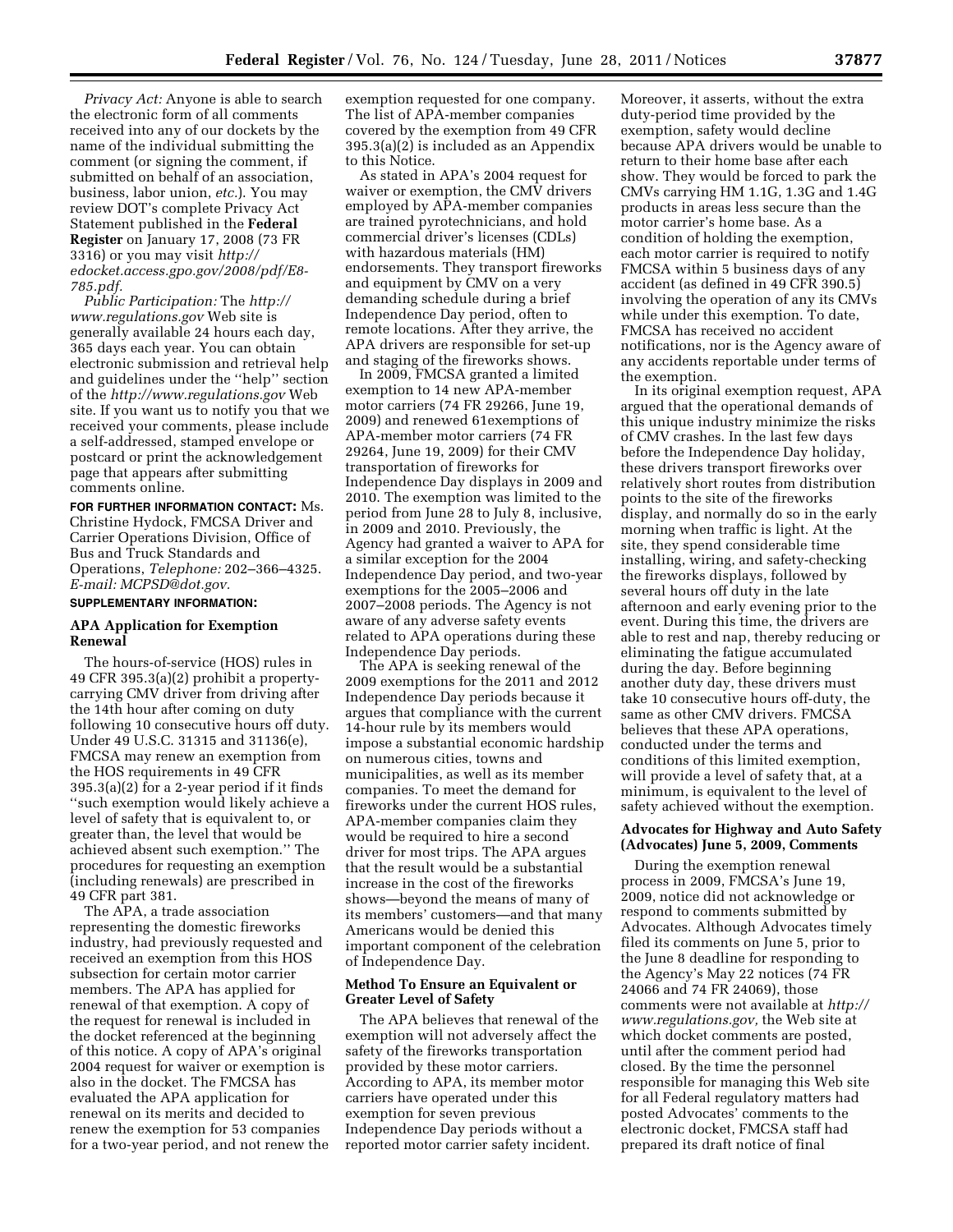disposition. Because of the time constraints for issuing a decision in time for the 2009 Independence Day celebration, FMCSA issued the notice of final disposition on June 19, 2009 (74 FR 29264), without the Advocates' comments.

In consideration of the administrative delay in the posting of the Advocates' comments to the docket, FMCSA published a notice requesting public comment on March 25, 2011, pertaining to the safety impact of the exemption prior to consideration of any subsequent requests for renewal of the exemption (76 FR 16852). The deadline for submitting comments was April 25, 2011. As of June 20, 2011, no comments had been submitted to the public docket. However, because the Agency did not specifically address Advocates' comments in 2009, we will do so now.

# **FMCSA Response to Advocates' 2009 Comments**

Advocates argue that the Agency is relying on uncorroborated statements about APA members' work schedules and safety management controls. The Agency acknowledges that it does not, as a matter of routine practice, review data on the actual schedules drivers are working during the period of the exemption. However, the participating carriers are generally required under 49 CFR 395.8 to retain records of duty status information for a period of 6 months from the date the records are generated, as is the case for all interstate drivers subject to the recordkeeping provisions of the HOS rules. Therefore, in the event of a crash or unintentional release or detonation of hazardous materials, the carriers would be required to produce, upon demand, records to document the actual work and rest hours of the drivers in question, which would enable the Agency to assess the likelihood of fatigue being a factor in the adverse event. Also, the Agency retains full regulatory jurisdiction to conduct investigations of allegations of violations of the Federal safety or hazardous materials regulations by these carriers, including allegations of violations of the terms and conditions of the exemption.

With regard to participating carriers' safety management controls, the Agency routinely reviews the safety performance records of all carriers prior to granting an exemption. Any carrier with safety management deficiencies that would call into question its ability to operate safety under the terms and conditions of the exemption is excluded from operating under the exemption. Carriers that have violation rates that meet or exceed the thresholds under the

Agency's Compliance, Safety, Accountability (CSA) Safety Measurement System are subject to enforcement interventions to address the deficiencies in their safety management controls.

As for Advocates' charge that the exemption process is a procedural and substantive abuse of regulatory authority, the Agency's actions are consistent with the statutory authority provided under 49 U.S.C. 31315 concerning waivers, exemptions and pilot programs. The notice-andcomment process associated with exemption applications is consistent with notice-and-comment rulemaking procedures. In both cases, FMCSA offers for public comment a matter being considered for action, and the final action taken by the Agency must consider the public comments received. The Agency provides a formal written response to substantive concerns raised by the commenters via a **Federal Register** notice to bring to closure the matter before the Agency. The Agency may agree or disagree with commenters. Any decision to move forward with the exemption is not an abuse of authority, but an exercise of judgment based on the information in the public record.

In that regard, the Agency does not consider the granting of APA's exemption application or requests for renewal to represent a ''major departure'' from the HOS regulations, as argued by Advocates. While the participating carriers would be provided with limited relief from 49 CFR 395.3(a)(2), which prohibits a propertycarrying CMV driver from driving after the 14th hour after coming on duty following 10 consecutive hours off duty, drivers will be prohibited from driving at any time after accumulating 14 hours of on-duty time. Therefore, drivers would not be allowed to drive CMVs in interstate commerce after accumulating 14 hours of on-duty time, following 10 consecutive hours off-duty. The participating drivers will continue to be subject to the 11-hour driving time limit following 10 consecutive hours off duty, and the 60- and 70-hour weekly on-duty limits. The FMCSA believes that with the terms and conditions of this exemption in effect, APA-member motor carriers will maintain a level of safety that is equivalent to, or greater than, the level of safety that would be obtained by complying with the regulation.

#### **Non-Renewal of a Prior Exemption**

During its review of the safety history of applicants for this exemption, FMCSA examined records of the Pipeline and Hazardous Materials Safety Administration (PHMSA), which has

jurisdiction over certain aspects of the transportation of hazardous materials, as specified in the Hazardous Materials Regulations (HMR) (49 CFR parts 105– 185). PHMSA records indicate that one of the APA-member applicants for this exemption—Melrose Pyrotechnics, Inc. (Melrose), PO Box 302, Kingsbury, IN 46345, USDOT 434586—was investigated on November 23, 2009, and that PHMSA investigators discovered five violations regarding the shipment of hazardous materials, one of which was coded as ''high severity'' (Case 09436056). This resulted in an enforcement action that included a total of \$24,800 in penalties. In view of this unfavorable safety information, FMCSA is not granting APA's request to include Melrose among the exempted motor carriers.

### **Terms and Conditions of the Exemption**

#### *Period of the Exemption*

The exemption from the requirements of 49 CFR 395.3(a)(2) is effective June 28 through July 8, 2011, inclusive, and from June 28 through July 8, 2012, inclusive. The exemption expires on July 8, 2012, at 11:59 p.m.

#### *Extent of the Exemption*

This exemption is restricted to drivers employed by the 53 companies, firms and entities listed in the appendix to this notice. The drivers will be given a limited exemption from the requirements of 49 CFR 395.3(a)(2). This regulation prohibits a driver from driving after the 14th hour after coming on duty and does not permit off-duty periods to extend the 14-hour limit. Drivers covered by this exemption may exclude off-duty and sleeper-berth time of any length from the calculation of the 14-hour limit. This exemption is contingent on each driver driving no more than 11 hours in a 14-hour period. The exemption is further contingent on each driver having a full 10 consecutive hours off duty following 14 hours on duty prior to beginning a new driving period. The carriers and drivers must comply with all other requirements of the Federal Motor Carrier Safety Regulations (49 CFR parts 350–399) and Hazardous Materials Regulations (49 CFR parts 105–180).

## *Preemption*

During the periods the exemption is in effect, no State shall enforce any law or regulation that conflicts with or is inconsistent with this exemption with respect to a person or entity operating under the exemption (49 U.S.C. 31315(d)).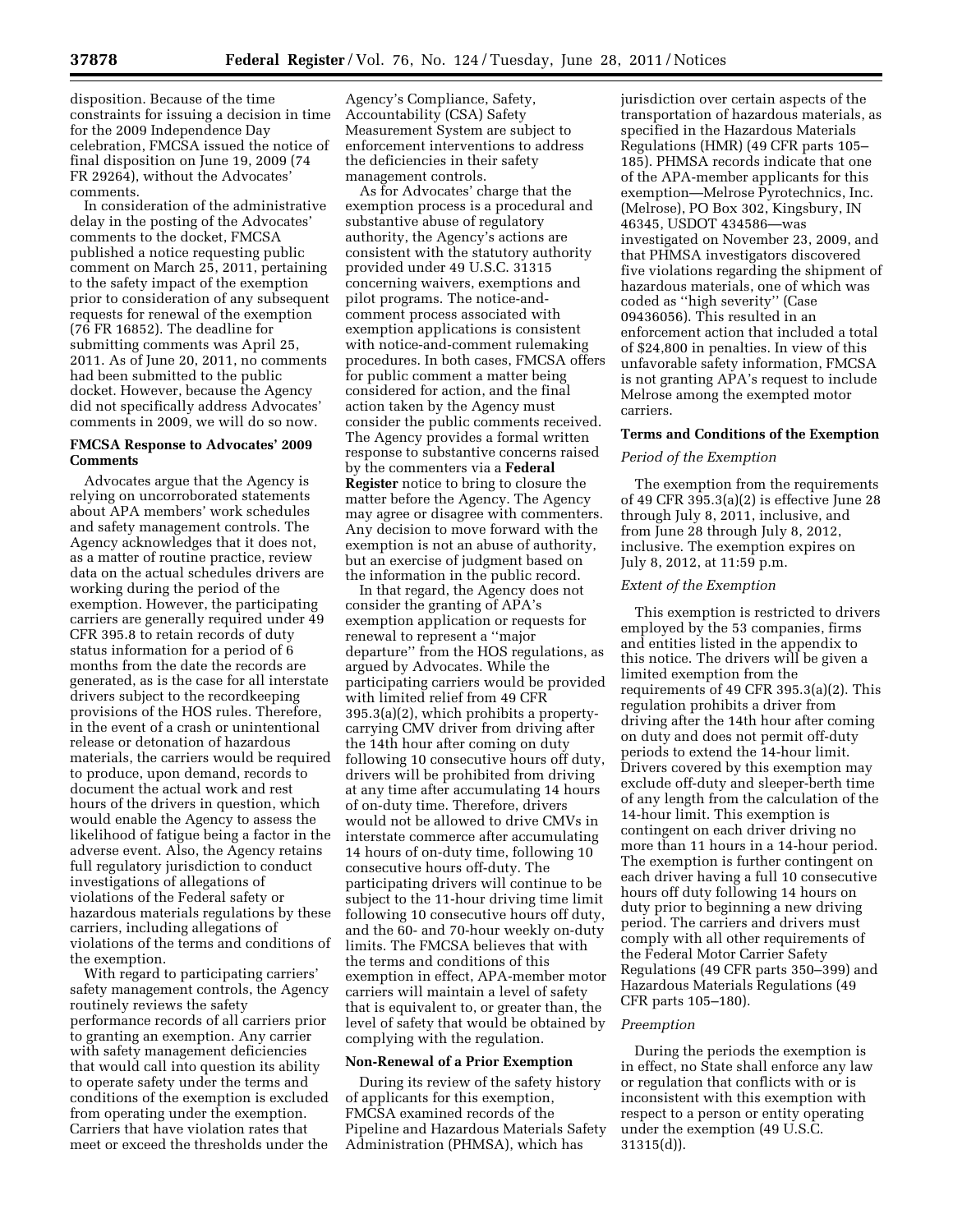### *FMCSA Notification*

Exempt motor carriers must notify FMCSA within 5 business days of any accidents (as defined by 49 CFR 390.5) involving the operation of any of its CMVs while under this exemption. The notification must include the following information:

a. Date of the accident,

b. City or town, and State, in which the accident occurred, or which is closest to the scene of the accident,

c. Driver's name and driver's license number,

d. Vehicle number and State license number,

e. Number of individuals suffering physical injury,

f. Number of fatalities,

g. The police-reported cause of the accident,

h. Whether the driver was cited for violation of any traffic laws, or motor carrier safety regulations, and

i. The total driving time and the total on-duty time of the CMV driver at the time of the accident.

# *Termination*

The FMCSA does not believe the motor carriers and drivers covered by this exemption will experience any deterioration of their safety record. However, should this occur, FMCSA will take all steps necessary to protect the public interest, including revocation of the exemption. The FMCSA will immediately revoke the exemption for failure to comply with its terms and conditions. Exempt motor carriers and drivers are subject to FMCSA monitoring while operating under this exemption.

### **Request for Comments**

In accordance with 49 U.S.C. 31315(b)(4) and 31136(e), FMCSA requests public comments on the renewal of APA's exemption from the requirements of 49 CFR 395.3(a)(2). The FMCSA will review all comments received and determine whether the renewal of the exemption is consistent with the requirements of 49 U.S.C. 31315 and 31136(e). Comments received after the comment closing date will be filed in the public docket and will be considered to the extent practicable.

Interested parties or organizations possessing information that would show that any or all of these APA member companies are not achieving the requisite statutory level of safety should immediately notify FMCSA. The Agency will evaluate any information submitted and, if safety is being compromised or if the continuation of the exemption is inconsistent with 49 U.S.C. 31315(b)(4) and 31136(e), FMCSA will immediately take steps to revoke the exemption of the company or companies and drivers in question.

Issued on: June 22, 2011.

**Anne S. Ferro,** 

## *Administrator.*

# APPENDIX TO NOTICE OF RENEWAL OF AMERICAN PYROTECHNICS ASSOCIATION (APA) EXEMPTION FROM THE 14-HOUR HOS RULE DURING 2011 AND 2012 INDEPENDENCE DAY CELEBRATIONS

| Motor carrier                                                | Address 1                       | Address 2                    | DOT No. |
|--------------------------------------------------------------|---------------------------------|------------------------------|---------|
| 1. Alonzo Fireworks Display, Inc                             |                                 |                              | 420639  |
| 2. American Fireworks Company                                |                                 |                              | 103972  |
| 3. Arrowhead Fireworks Co., Inc                              |                                 |                              | 125673  |
|                                                              | 6601 Nine Mile Azle Rd          |                              | 0116910 |
| 5. Atlas Pyrovision Productions, Inc                         |                                 |                              | 789777  |
| 6. B.J. Alan Company                                         | 555 Martin Luther King, Jr Blvd | Youngstown, OH 44502-1102    | 262140  |
| 7. Cartwright Fireworks, Inc                                 |                                 |                              | 882283  |
| 8. Central States Fireworks, Inc                             |                                 |                              | 1022659 |
| 9. Colonial Fireworks Company                                |                                 |                              | 177274  |
| 10. Entertainment Fireworks, Inc                             |                                 | Olympia, WA 98507-7160       | 680942  |
|                                                              | 3411 Courthouse Road            |                              | 1037954 |
| 12. Fireworks & Stage FX America                             |                                 |                              | 908304  |
| 13. Fireworks by Grucci, Inc                                 |                                 | Brookhaven, NY 11719         | 324490  |
| 14. Fireworks Productions of Arizona. Ltd.                   |                                 |                              | 948780  |
| 15. Fireworks West Internationale                            |                                 |                              | 245423  |
| 16. Garden State Fireworks. Inc                              |                                 | Millington, NJ 07946         | 435878  |
| 17. Gateway Fireworks Displays                               |                                 |                              | 1325301 |
| 18. Global Pyrotechnics Solutions, Inc                       |                                 |                              | 1183902 |
| 19. Great Lakes Fireworks                                    |                                 |                              | 1011216 |
| 20. Hamburg Fireworks Display Inc                            | 4300 Logan Lancaster Rd         |                              | 395079  |
| 21. Hollywood Pyrotechnics, Inc                              |                                 |                              | 1061068 |
| 22. Ingram Enterprises dba Fireworks                         | 6597 W Independece Drive        |                              | 0268419 |
| over America.                                                |                                 |                              |         |
| 23. Island Fireworks Company                                 |                                 |                              | 414583  |
|                                                              |                                 |                              | 377461  |
| 25. Jake's Fireworks/Fireworks Spectac-                      |                                 |                              | 449599  |
| ular.                                                        |                                 |                              |         |
| 26. Johnny Rockets Fireworks Display Co                      |                                 |                              | 1263181 |
| 27. Kellner's Fireworks Inc                                  |                                 |                              | 481553  |
| 28. Lantis Productions dba Lantis Fire-<br>works and Lasers. |                                 |                              | 195428  |
| 29. Legion Fireworks Co., Inc                                |                                 | Wappingers Falls, NY 12590   | 554391  |
| 30. Mad Bomber/Planet Productions                            |                                 |                              | 777176  |
|                                                              | 9480 Inspiration Drive          |                              | 1030231 |
| 32. Precocious Pyrotechnics, Inc                             |                                 |                              | 435931  |
| 33. Pyro Engineering Inc., dba/Bay Fire-                     | 110 Route 110, Suite 102        | Huntington Station, NY 11746 | 530262  |
| works.                                                       |                                 |                              |         |
|                                                              |                                 |                              | 456818  |
| 35. Pyro Spectacluars, Inc                                   |                                 |                              | 029329  |
|                                                              |                                 |                              | 526749  |
| 37. Pyrotecnico of Louisiana, LLC                            |                                 | Mandeville, LA 70471         | 548303  |